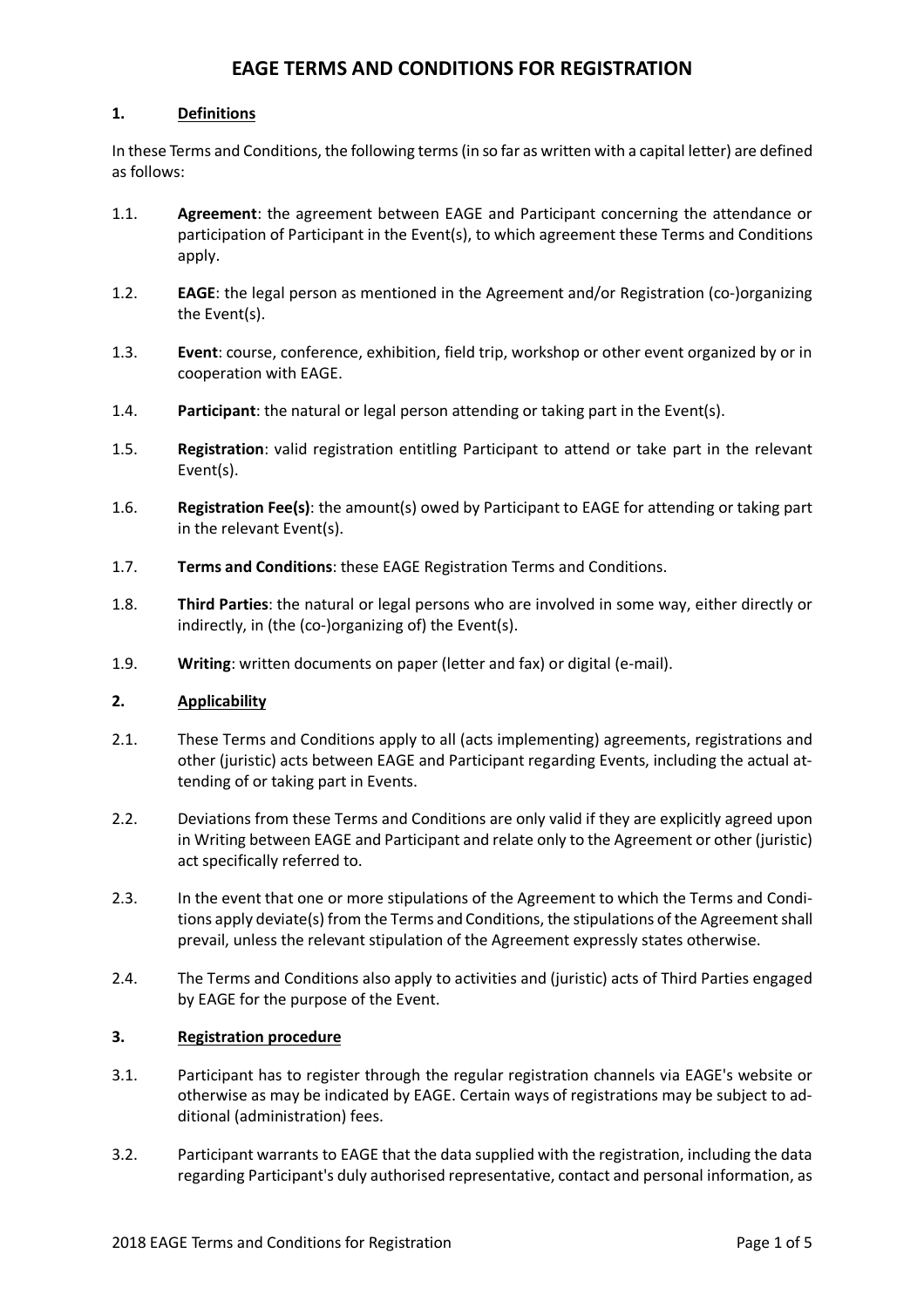the case may be, are correct. Any incorrect data or unauthorized signatures are at the expense and risk of Participant.

- 3.3. EAGE will process personal data of Participant in accordance with EAGE's Privacy Policy, which can be consulted on EAGE's website.
- 3.4. EAGE reserves the rights (1) to refuse entering into an Agreement with Participant, (2) to cancel a Registration, (3) to refuse granting Participant access to or taking part in an Event or (4) to terminate an Agreement, for instance in case it questions the eligibility, age and/or personal condition of Participant for the Event concerned or if Participant has an outstanding balance on accounts due to EAGE and/or its affiliated companies.
- 3.5. An Agreement is established as soon as EAGE has received the relevant registration form, correctly and fully filled in and duly signed back, or as soon as the online registration procedure has been correctly completed, without prejudice to clause 3.4.

#### **4. Undertakings and deadlines**

- 4.1. Participant undertakes to abide by the Agreement, these Terms and Conditions, and all directions, instructions, public standards and morality in connection with (the nature of) the Event and/or as indicated or stipulated by EAGE and/or Third Parties. This shall include – among others – company rules, health and safety regulations and privacy rules.
- 4.2. Participant undertakes and warrants having legally obtained the requisite visas, travel permits and other required (travel) documents. EAGE shall not be liable for non-attendance or non-participation due to failures or negligence in Participant's obligations set out in this article.
- 4.3. In the Agreement and/or instructions of EAGE and/or Third Parties certain deadlines may be indicated in connection with the Event. If Participant fails to meet any of such deadlines, EAGE shall not be liable for the corresponding obligations under the Agreement and/or (timely) delivery of services related to such deadlines.

### **5. Offers, fees and tickets**

- 5.1. All offers, announcements and communications by EAGE or Third Parties in relation to Events are without engagement. EAGE accepts no liability for any errors in such offers, announcements and communications.
- 5.2. As compensation for taking part in the Event, Participant owes the Registration Fee(s) and, if applicable, the other amounts as specified by EAGE and/or Third Parties.
- 5.3. Participant will receive a badge. The badge is personal. EAGE has no obligation to replace the badge in case of loss, theft etc. EAGE may charge a fee amounting to EUR 50,- for replacement.

#### **6. Invoicing and payment**

- 6.1. Registration Fees and other amounts due are in euros. On all amounts due, VAT may be applicable.
- 6.2. Registration Fees may vary depending on the time of Registration for the relevant Event(s).
- 6.3. Reduced Registration Fees may be applicable, for instance for different delegate types, EAGE members or students.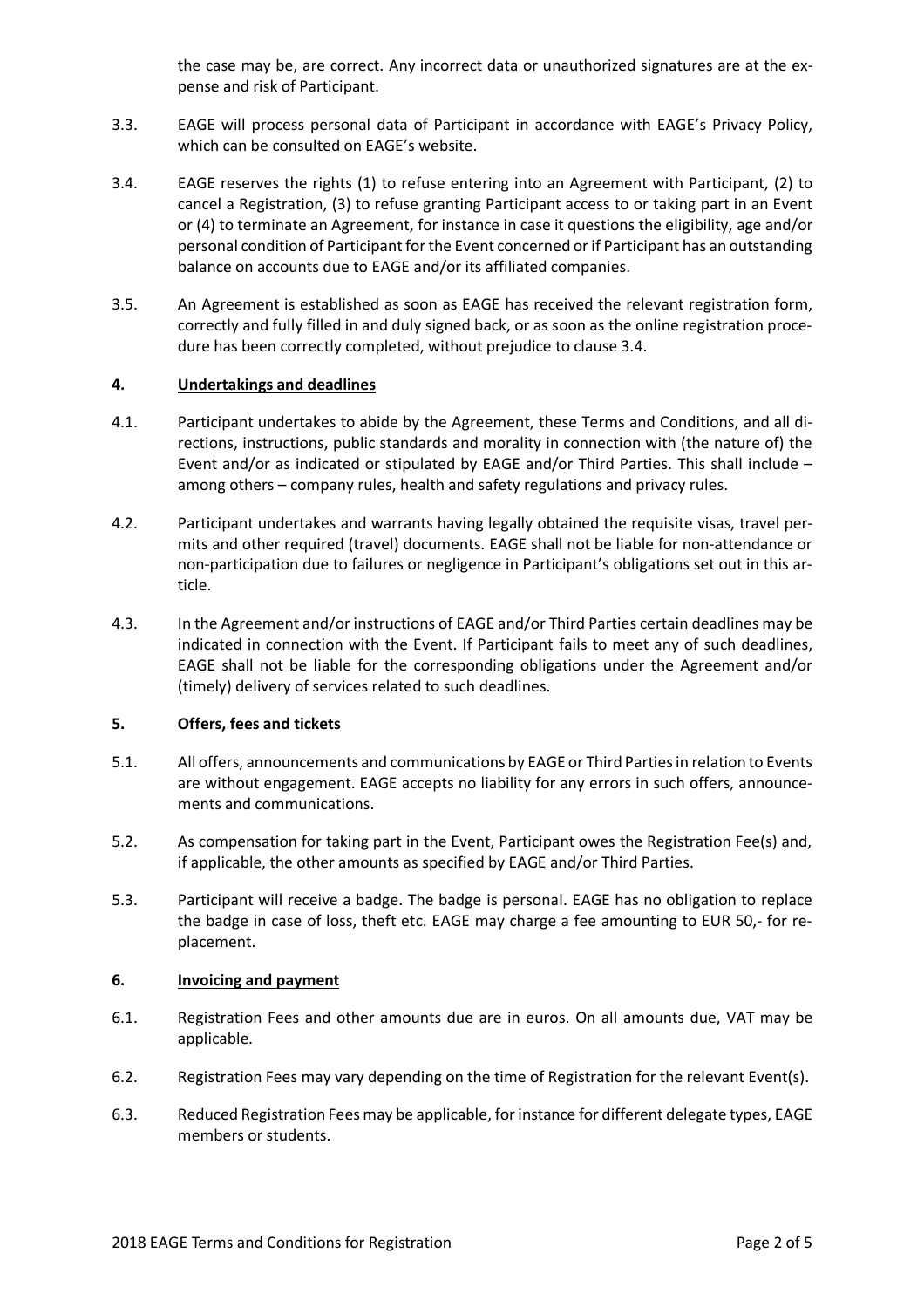- 6.4. Payments must be made prior to the Event, or within the deadlines as indicated by EAGE or on the due date of the relevant invoice(s), as the case may be. Access will only be granted in case Participant has fulfilled its payment obligations.
- 6.5. EAGE is entitled to set off payments made by a Participant first of all against any outstanding debts of Participant (respectively the company or organisation on behalf of whom the Registration is made) to EAGE and/or its affiliated companies. EAGE reserves the right to deny access to any Event and/or an event of its affiliated companies until any and all payments have been settled.

# **7. Cancellation and transfer policy**

- 7.1. Participant may cancel Registration(s) in Writing, but shall only be entitled to any refund of Registration Fee(s) if such cancellation has been received before the deadline indicated by EAGE for the relevant Event. In such case Participant shall owe EAGE an administration fee of EUR 35,- per Registration, unless otherwise indicated by EAGE. In case of cancellation by Participants who are not a member of EAGE, the membership fee will not be refunded, but the membership shall remain active for the period concerned.
- 7.2. In case of cancellation after said deadline or no-show, no refund will be made.
- 7.3. In case of no-show the right to receive any materials in connection with the Event is forfeited unless picked up on site of the Event by another Participant with proof in Writing of the relevant Registration.
- 7.4. Transfer of Registration to another Participant (EAGE member) will cost an administration fee of EUR 35,- or otherwise indicated by EAGE, plus any differences in delegate types, where applicable (for instance when changing a Registration from a member to a non-member).
- 7.5. If Participant (non-EAGE member) has to pay a membership fee, only the Registration part of the total fee may be transferred. The part of the fee that pertains to EAGE membership will remain applicable to the individual that was originally registered. For the Participant to whom the Registration is being transferred, if not an EAGE member, the membership fee will be added to the Registration Fee.

### **8. Reservation to make changes and force majeure**

- 8.1. EAGE reserves the right at all times to make changes in the time schedule, dates, concept and programme of the Event.
- 8.2. If, for circumstances beyond the reasonable control of EAGE or when the minimum number of Participants needed to operate the Event is not reached, EAGE has to change the date of the Event, Participant can request that any paid amounts shall remain as credit for the (new date of the) Event, or will be reimbursed. EAGE reserves the right to alter the venue if necessary. If the date of an Event is being changed, EAGE shall make every endeavour to inform Participant with the least possible delay. EAGE shall not be liable for any airfare, travel, hotel, or other costs incurred by Participant.
- 8.3. Should any circumstances arise which prevent EAGE from organising the Event as scheduled, such as for example: the premises where the Event is to be accommodated are destroyed or damaged, the Event fails to take place as scheduled, or is relocated or interrupted and discontinued, or access to the premises is prevented or interfered, by reason of any strike, lockout, injunction, act of war, act of God, emergency declared by any government agency, or for any other reason beyond the reasonable control of EAGE, the Agreement may be terminated by EAGE or the Registration may be cancelled, as the case may be, without the obligation to Participant to refund any amounts already paid. In the event of such termination or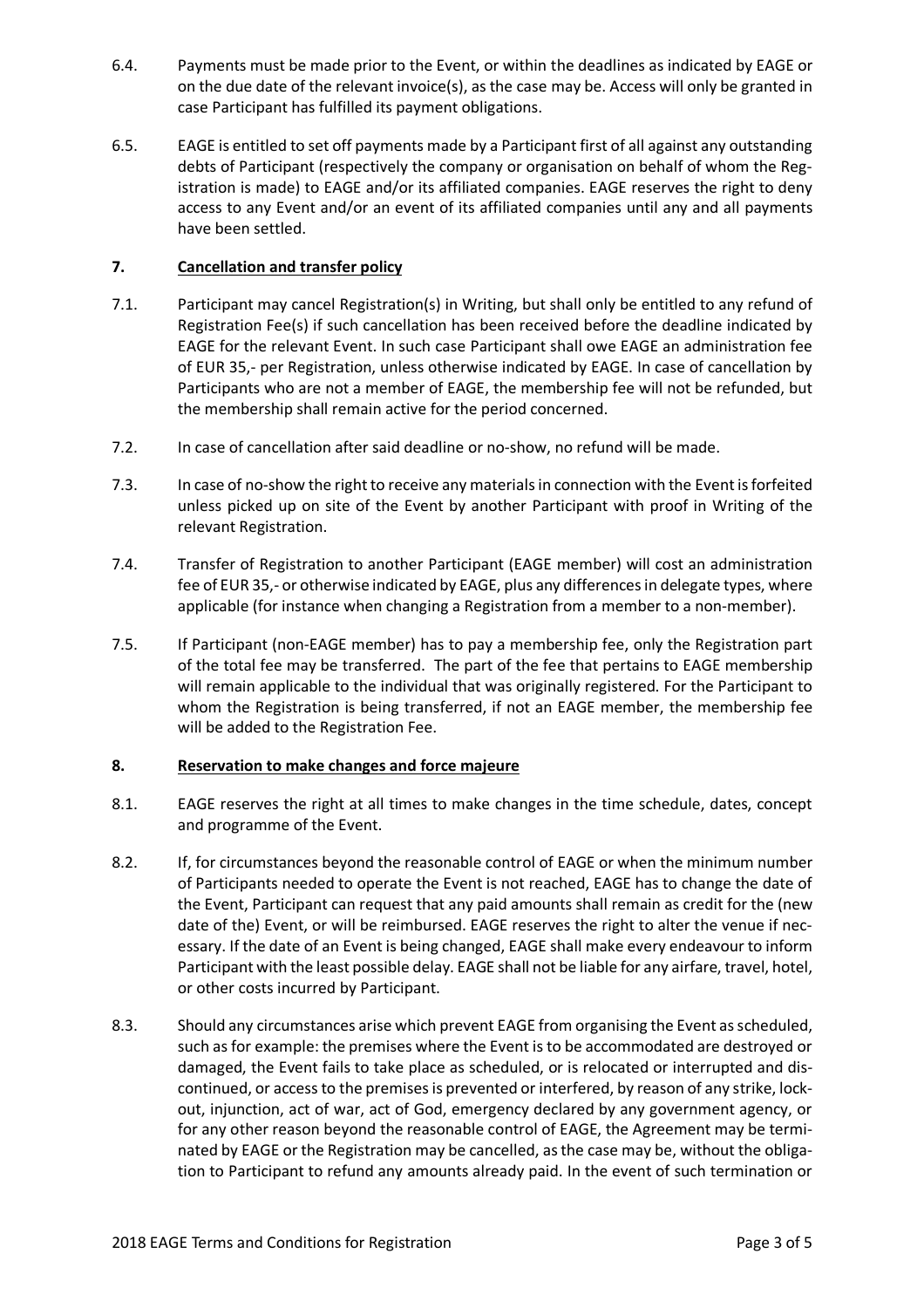cancellation, Participant waives any and all damages and claims for damages, without prejudice to the cancellation policy as set out in article 7.

# **9. Non-performance and sanctions**

- 9.1. If Participant acts in a manner contrary to or in breach of the Agreement, these Terms and Conditions and the directions, instructions, public standards and morality as referred to in article 4,to be determined at EAGE's sole discretion, EAGE shall be entitled, without recourse to the courts and without Participant being entitled to enforce any right to a refund of the Registration Fee and/or other amounts paid and, where necessary, at the expense of the Participant, to take whatever measures it sees fit, including but not limited to the following:
	- deny Participant (further) access to or participation in the Event; and/or
	- terminate all or part of the Agreement, without the need for prior notice of default; and/or
	- cancel the vouchers or admission tickets issued to Participant and bar Participant from the Event and/or the Event venue with immediate effect; and/or
	- exclude the Participant from attending or participating in any other Events to be organised;

this is without prejudice to EAGE's other rights in such situation, including EAGE's right to claim full compensation for any loss or damage suffered and/or yet to be suffered.

### **10. Risk, liability, indemnification and insurances**

- 10.1. Participant's attending of or participating in an Event is entirely at Participant's expense and risk. Participant shall be responsible for the relevant insurances as may reasonably be required for the attending of or participating in the Event concerned.
- 10.2. Participant must notify EAGE in Writing of any claims it may have concerning the Event within thirty (30) days of the Event – in the absence of which any right on Participant's part to claim damages from EAGE shall lapse.
- 10.3. EAGE shall use its best endeavours in order to facilitate that the Event(s), including all related materials, documentation and information are being prepared and provided by adequately qualified professionals in the fields concerned, but EAGE does not give any guarantee or warranty of any kind, whether express or implied, as to – without limitation – the completeness, accuracy, suitability or fitness for a particular purpose of the Event(s) and all such guarantees or warranties are hereby excluded to the fullest extent permitted by law.
- 10.4. To the fullest extent permitted by law, EAGE shall not be liable for any personal loss or damage incurred by Participant, except when caused by intentional fault or gross negligence on the side of EAGE.
- 10.5. To the fullest extent permitted by law, under no circumstances shall EAGE be liable for any indirect, consequential, special, exemplary, incidental or punitive damages, such as loss of (future) profits or other economic loss, damages for delay, third party claims and suchlike, even if EAGE and Participant have been advised of the possibility of such damages.
- 10.6. EAGE's total liability to Participant, including liability arising out of the Agreement, these Terms and Conditions, negligence or tort, or warranty, shall not exceed the amounts actually paid by Participant under the relevant Agreement. If and in so far as EAGE's limitation of liability contravenes the provisions of applicable mandatory legislation or is not upheld by a court of law for any reason whatsoever, and this results in EAGE being liable for any loss on